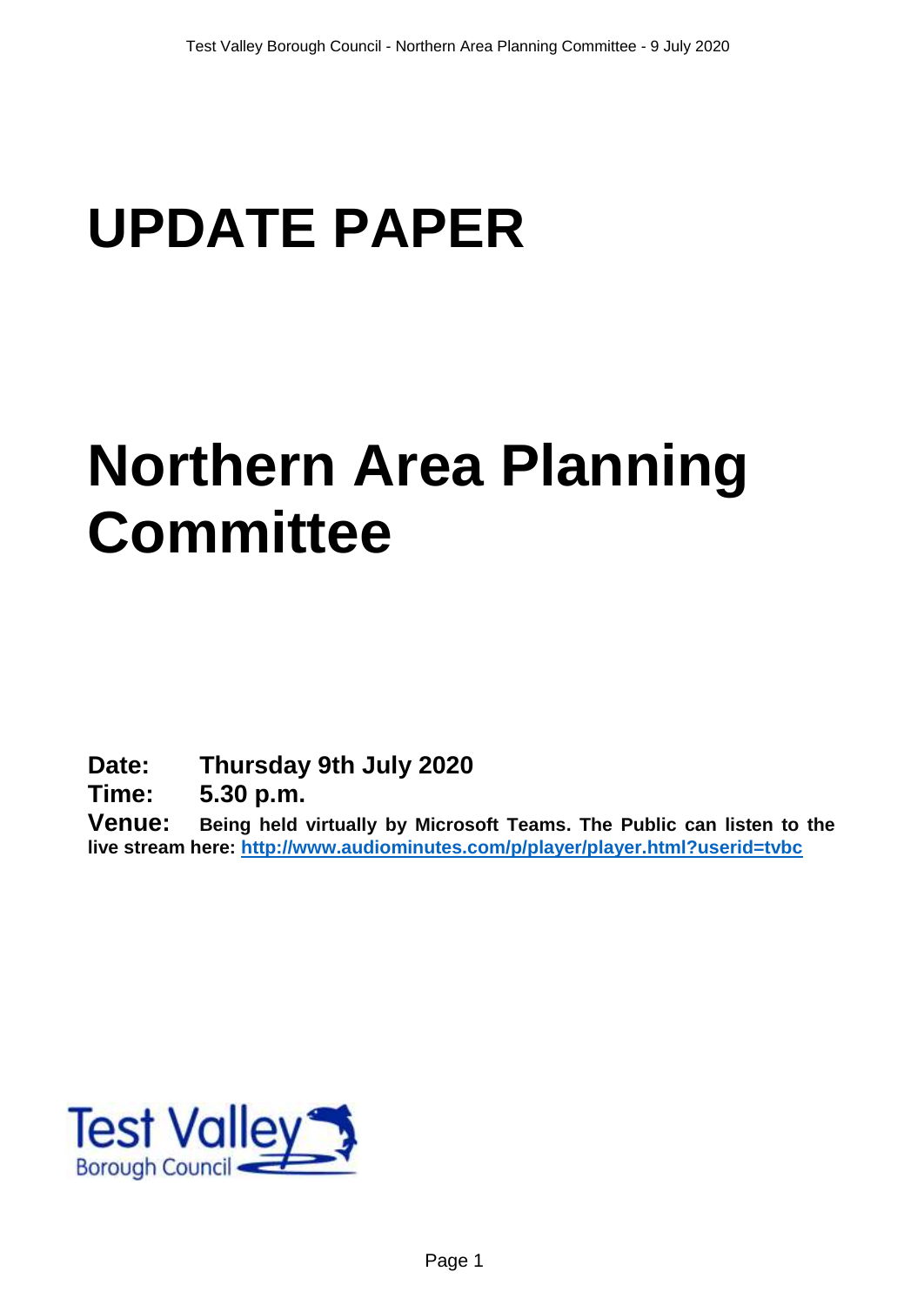# **Northern Area Planning Committee – 9 th July 2020 Update Paper**

The purpose of the report is to provide information on planning applications which has been received since the agenda was printed.

Report of Head of Planning

## **1. Background**

1.1 Reports on planning applications are prepared for printing on the agenda some 10 days before the date of the Committee meeting but information and representations received after that time are relevant to the decision. This paper contains such information which was received before 10.00am on the date of the meeting. Any information received after that time is reported verbally.

#### **2. Issues**

2.1 Information and representations are summarized but the full text is available on the relevant file should Members require more details. The paper may contain an officer comment on the additional information, amended recommendations and amended and/or additional conditions.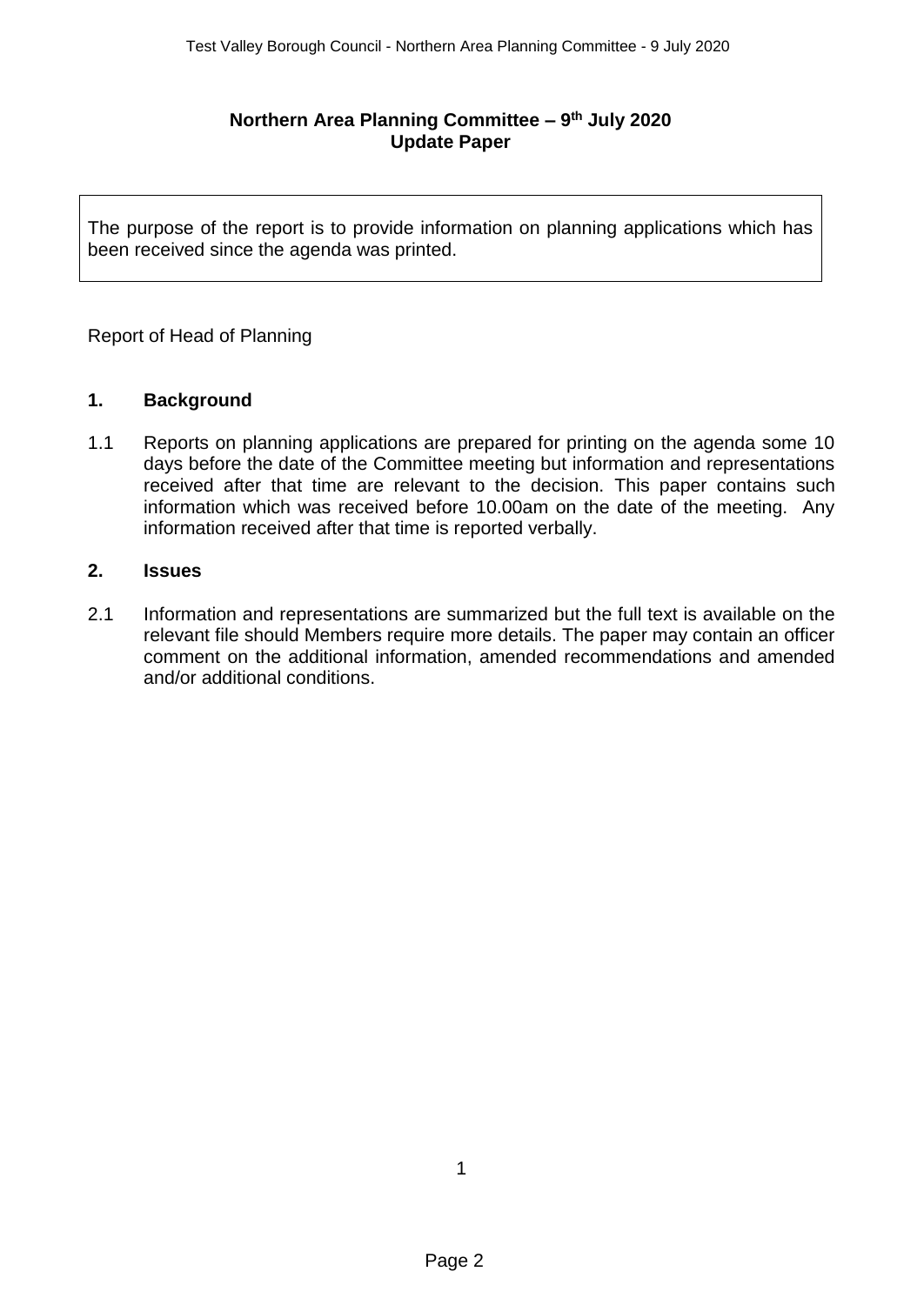**7. 20/00792/FULLN (REFUSE) 08.04.2020 10 – 30** SITE: Land at Sam Whites Hill, Valley Rise, **UPPER CLATFORD**

**CASE OFFICER:** Katie Nethersole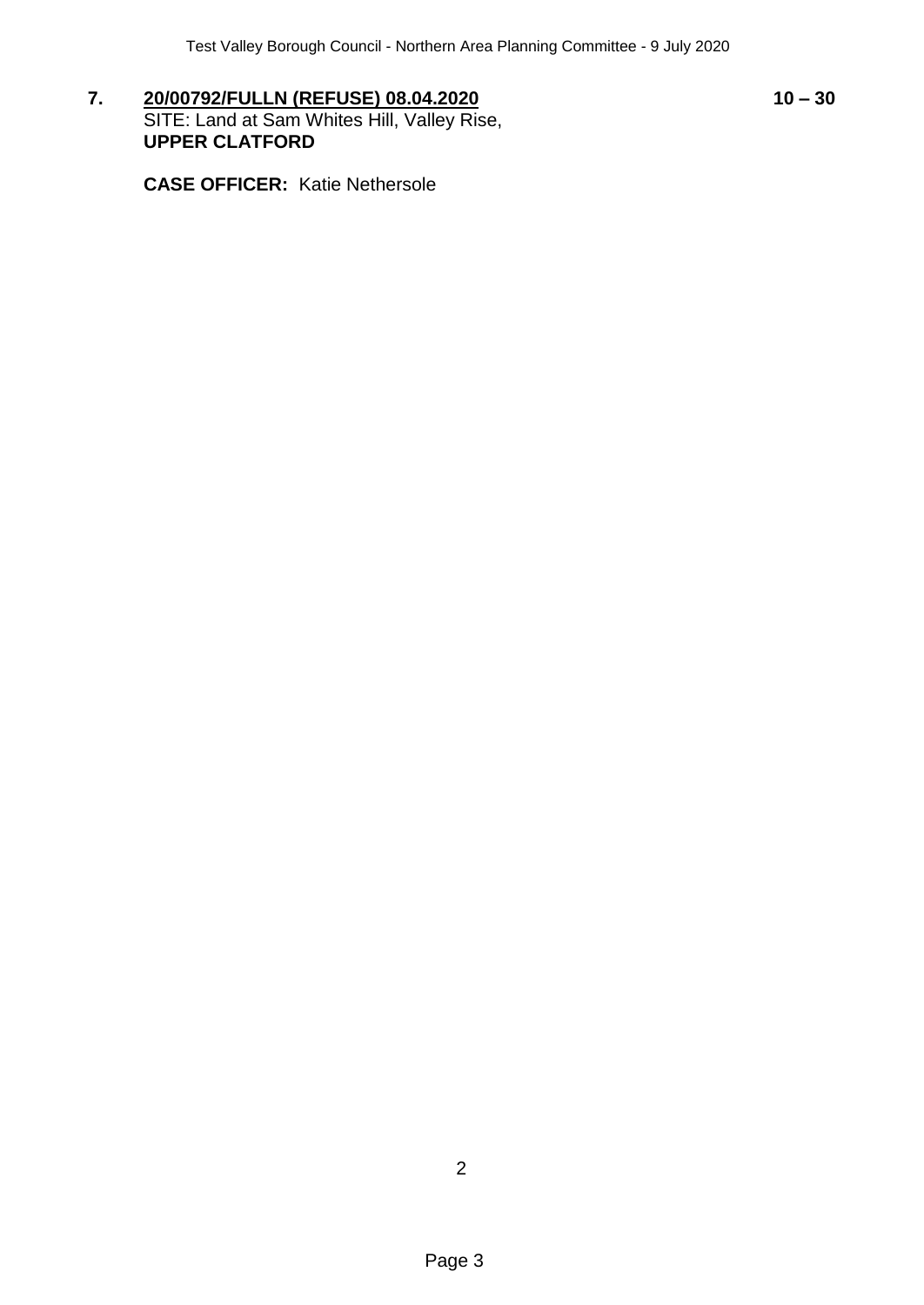| <b>APPLICATION NO.</b><br><b>SITE</b>                | 20/00792/FULLN<br>Land at Sam White Hill Upper Clatford Andover SP11<br>7PS |
|------------------------------------------------------|-----------------------------------------------------------------------------|
| <b>COMMITTEE DATE</b><br>ITEM NO.<br><b>PAGE NO.</b> | 9 <sup>th</sup> July 2020<br>$10 - 30$                                      |

\_\_\_\_\_\_\_\_\_\_\_\_\_\_\_\_\_\_\_\_\_\_\_\_\_\_\_\_\_\_\_\_\_\_\_\_\_\_\_\_\_\_\_\_\_\_\_\_\_\_\_\_\_\_\_\_\_\_\_\_\_\_\_

#### 1.0 **AMENDMENTS**

1.1 An amendment has been made to the 'Consultations' section to include comments from the Tree Officer, updated Ecology comments, further Highway comments and also to the 'Representations' section to include the comments from Upper Clatford Parish Council which were not included within the Agenda report. These comments are included in full below. Following the comments of the Tree and Ecology consultees two further reasons for refusal have been added to the recommendation.

#### 2.0 **CONSULTATIONS**

- 2.1 **Trees**  Objection
	- An arboricultural officer has attended site
	- And that they have identified and measured the trees
	- Photographs have been taken

This exercise has confirmed that the DC Li Designs DwgNo. BHF19\_04PR.04 of January 2020 (which shows trees and tree protection proposals) does not fully reflect the situation on site.

The Arboricultural officer reports that the trees, starting from the south east corner of that plan and working clockwise around the site are:

Walnut and Yew adjacent Bury Hill Farm – fairly represented

Apple trees adjacent Sam Whites Hill – those two to the south are Laburnum trees; protection proposed for the three trees is adequate as on plan.

The Laurel hedge is larger in reality than might be assumed from study of the plan.

Northern most Apple - largest of those present and although not a feature worthy TPO may prove to be a valuable component of the existing or any future garden

Offsite trees to north west – Ash, with Sycamore further from the wall. Ash have been cut to 1m pollarded trunks, wall and slope likely to restrict rooting into site

Western most birch – is a Rowan 130mm trunk diameter by some 8m tall 3m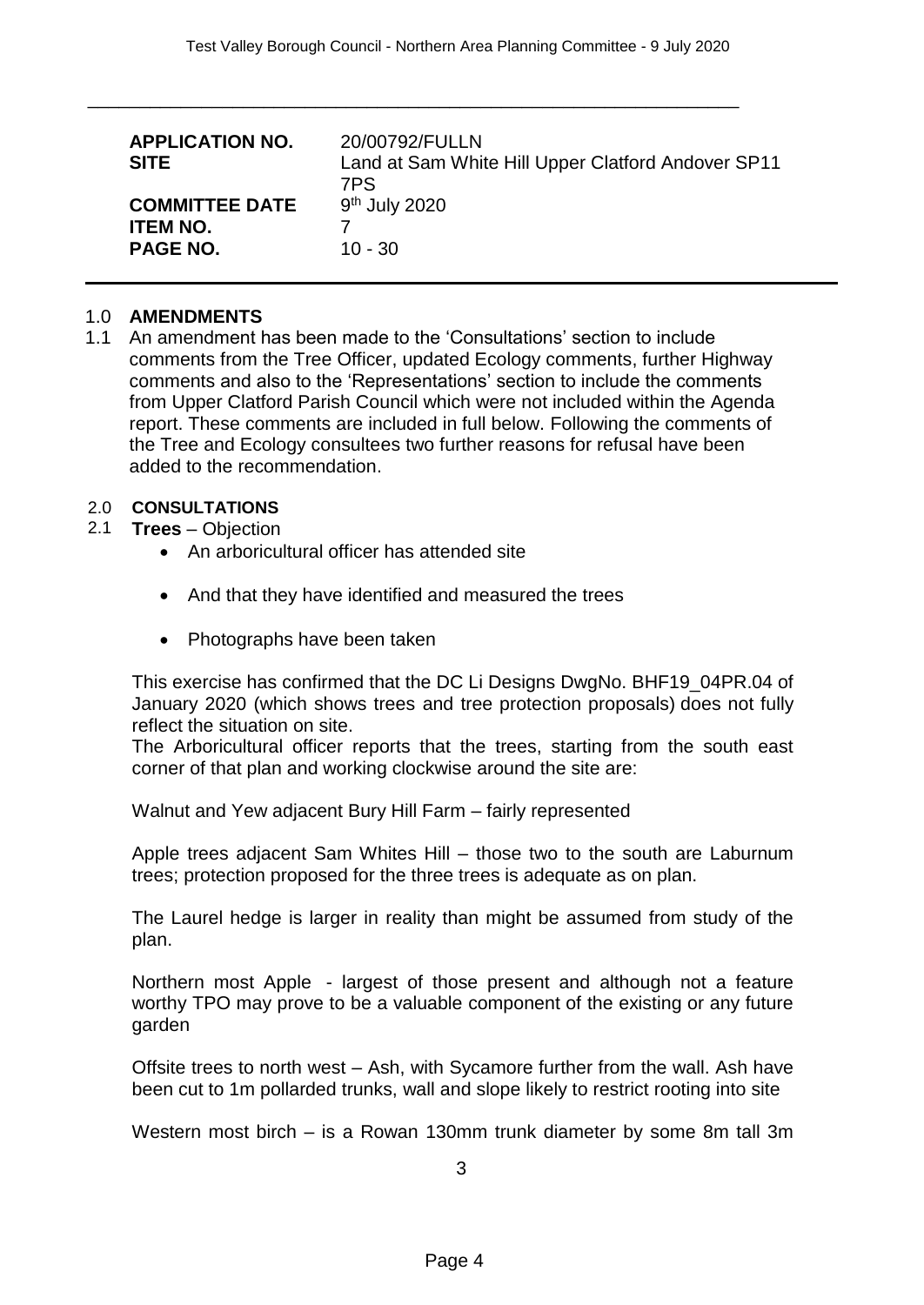crown diameter.

Birch to east of this, set part way between the north east corner of the site and the Ash – this is a Weeping Beech 230mm trunk diameter by some 10m tall; reasonable tree worthy of retention.

The Ash marked on plan for removal – this is an Ash-leafed Maple of 450mm trunk diameter by some12m tall and some 12m canopy diameter. Good quality tree worthy of retention. Note it is an *Acer* not a *Fraxinus* and is therefore not susceptible to Ash Dieback disease.

The Sycamore in the junction between the tracks to north east of plan – this is a form of Horse Chestnut measuring 640mm trunk diameter as at just below spring of the crown

The tree information presented with the application is sufficiently misleading to have given rise to my earlier comments, which need to be amended to "objection" in light of what the visit reveals. This site needs to be subjected to full formal tree survey and constraints planning in line with British Standard 5837:2012 – undertaken by someone suitably competent and qualified in arboriculture.

## **Ecology** – Objection (updated comments)

I would definitely want to see an ecological report supporting this application for the following reasons:

- The wall which is likely to be affected by the proposal while rendered does have overhanging tiles and other features which I cannot rule out as having bat roosting potential. While there is unlikely to be a large crevice for a substantial roost, it is possible smaller day roosts could be present, and I would therefore wish to see further assessment of these features by a suitably qualified ecologist.
- The trees on site are larger and older than what appears on the plans, and these would need to be assessed for their bat roost suitability as part of a Preliminary Ecological Assessment. My other concern in relation to the trees is their use to foraging and commuting bats. Suitable foraging areas are immediately adjacent to the site and so it is reasonable to assume these features may be utilised by foraging and commuting bats. This impact would therefore need to be appropriately assessed and mitigated for as part of the ecological assessment.
- There are also old building remains present on site, south of the proposed site, which may hold bat roosting potential, and any effect of the proposed development on this would need to be assessed and mitigated for.
- The habitats on site also provide opportunities for nesting birds, which would again need to be mitigated for as part of the proposal.
- The wall adjacent to the road also has planned restoration works which may affect any features which could be utilised by roosting bats. The potential impact of this would also need to be fully assessed and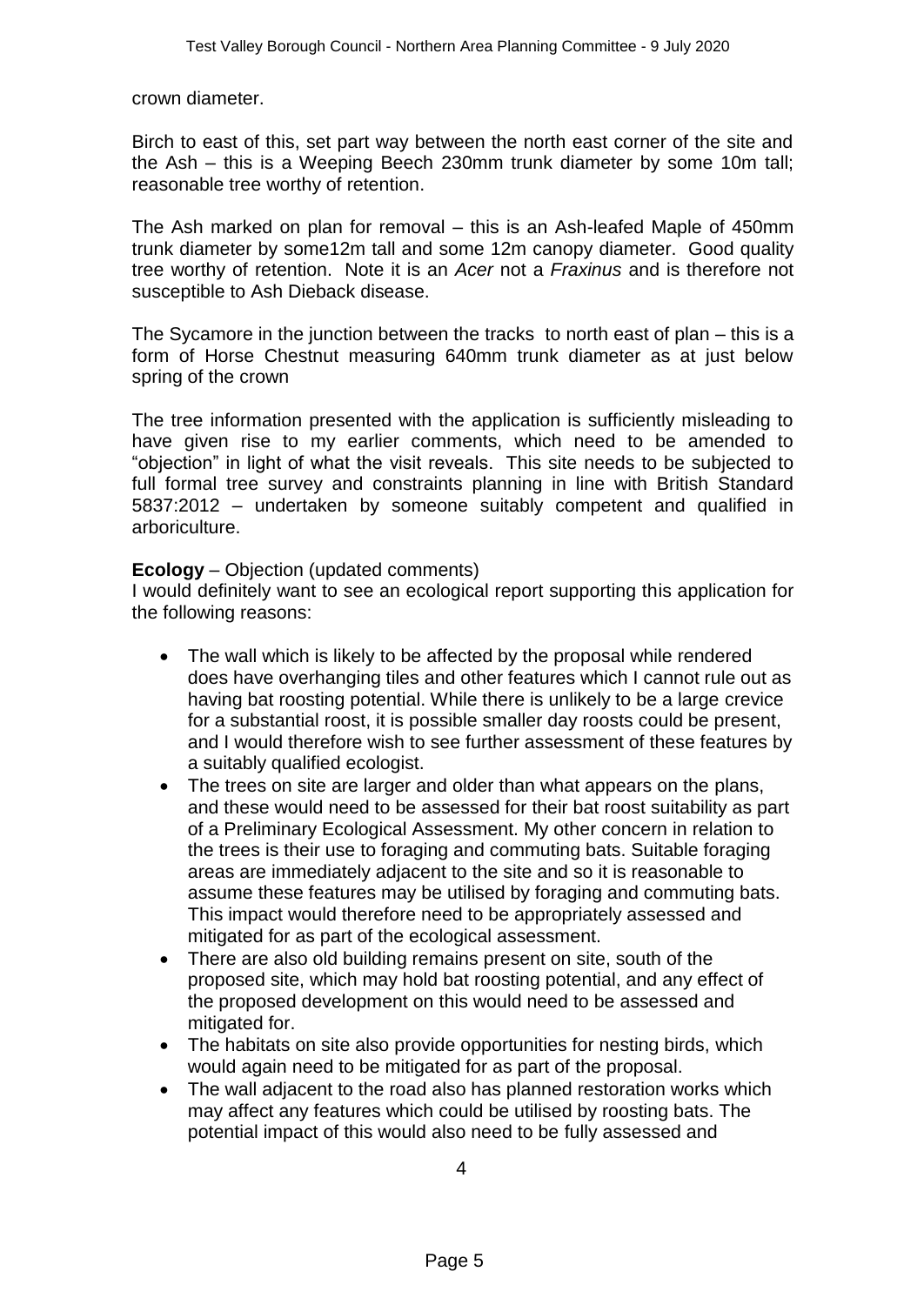mitigated for.

In conclusion I would suggest that the application should be supported by a Preliminary Ecological Assessment and any additional survey work required following the findings of this assessment. This should outline any mitigation measures required, and these measures should be reflected within the landscape and building plans.

# 3.0 **REPRESENTATIONS**

# 3.1 **Upper Clatford Parish Council** – objection

The Upper Clatford Parish Council strongly object to the proposed development. A great deal of work has been undertaken to analyse the proposal and the decision was reached unanimously. This document sets out, in three parts, why this scheme cannot be permitted if TVBC are to adhere to their own ruleset. In reaching our decision, reference has been made to our draft Neighbourhood Development Plan and therefore represents valid and up-to-date local opinion.

**Location** (**COMMENT)** The Revised Local Plan lacks detail on policy where development outside of the Local Gap indirectly affects land within the Gap - in this case, vehicular movement through this small area of land. The Upper Clatford Parish Council has consistently attempted to represent the views of our parishioners by robustly defending our narrow Local Gap (identified as important by 87% of NDP questionnaire respondents). The **Revised Local Plan section 7.28** cautions that "development on the edge of settlements will reduce the physical extent of the gaps'.



The concerns of the Conservation Officer during pre-application advice have been included within the Heritage Statement and include reservations that "the site was beyond the edge of the developed area of the historic settlement". This is best illustrated by the map to the left - the area between the red and blue lines falls within the settlement area but lies beyond what is actually developed.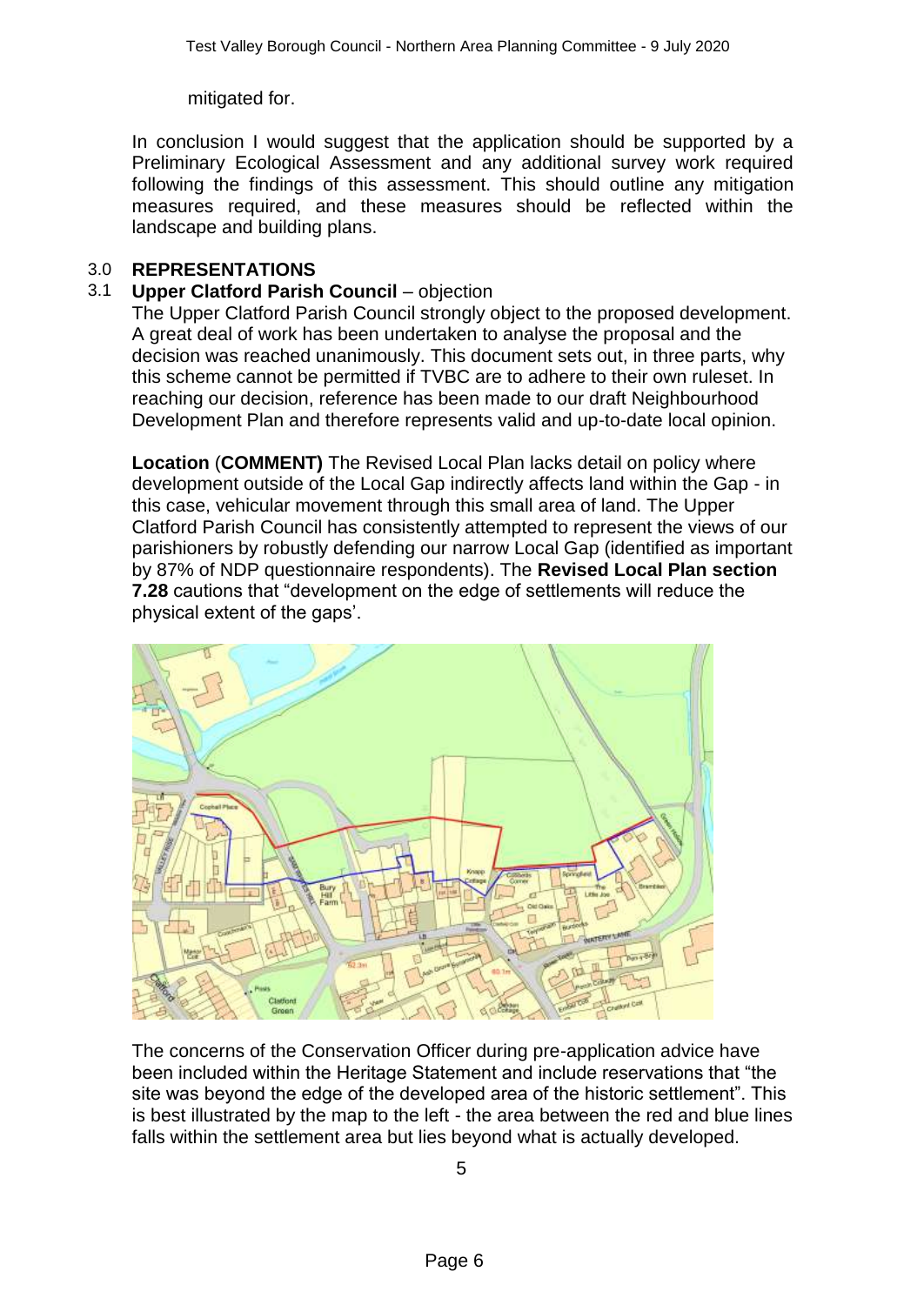It is apparent that the integrity of the Local Gap is sensitive to development within this area, which currently serves to blur the line of demarkation between settlement and countryside. Any development as dense at that proposed, coupled with vehicular movements via the access track, requires very careful consideration despite the site's location within the settlement area. *Repeated reference to remaining within the settlement boundary is made throughout the applicant's submission and the Upper Clatford Parish Council acknowledge and welcome the applicant's attachment of importance to this principle in general.*

**Pedestrian access (OBJECTION)** The site is landlocked. Entry and exit are solely via the gravel track, which is both within the Local Gap and Conservation Area. The development is purely for older residents who may present with various degrees of mobility. We agree with the pre-application advice that 'any signage or urbanisation of the existing track would be detrimental to the setting' and the applicant's response that concurs that *the current form conserves the character of the rural setting*. Upgrading to a more suburban surface, widening, adding kerbs or streetlights are not proposed and we therefore are satisfied that the applicant is familiar with **Revised Local Plan section 9.10** that would not allow for such modifications. ("Some highway works linked to future development may have an impact on the character of the area particularly in the countryside or within conservation areas. Such works would not be permitted where the changes to the highway or route network would cause an adverse impact).

Retention of the track in its current form is therefore welcomed by the Upper Clatford Parish Council. However, it will not function satisfactorily as a means of access for this development. Pedestrian access should be properly considered, as highlighted in **Revised Local Plan section 9.7** "To encourage sustainable modes of transport, the location, design and layout of development will need to show primacy being given to walking, cycling and public transport". "All routes and access points must be safe and functional for all users including those with mobility problems". This proposal is also non-compliant with the **Revised Local Plan policy T1** for several reasons. "Development can be permitted provided that the internal layout, access and highway network is safe, attractive, in character, functional and accessible for all users and does not discourage existing and proposed users".

The Upper Clatford Parish Council ask that compliance with the Local Plan is assessed against the following questions:

• How will an unsteady pedestrian safely use a loose and uneven surface?

- With lighting unacceptable in a dark rural area, how can darkness present anything other than a hazard?
- How can the lesser-able negotiate the gradient?
- How can wheelchair or walking-aid users exit the site?
- What are pedestrians expected to do when a vehicle approaches?

What risk assessments have been made that consider the possibility of a resident falling and remaining unnoticed?

• Is it not the case that these limitations push residents towards car usage?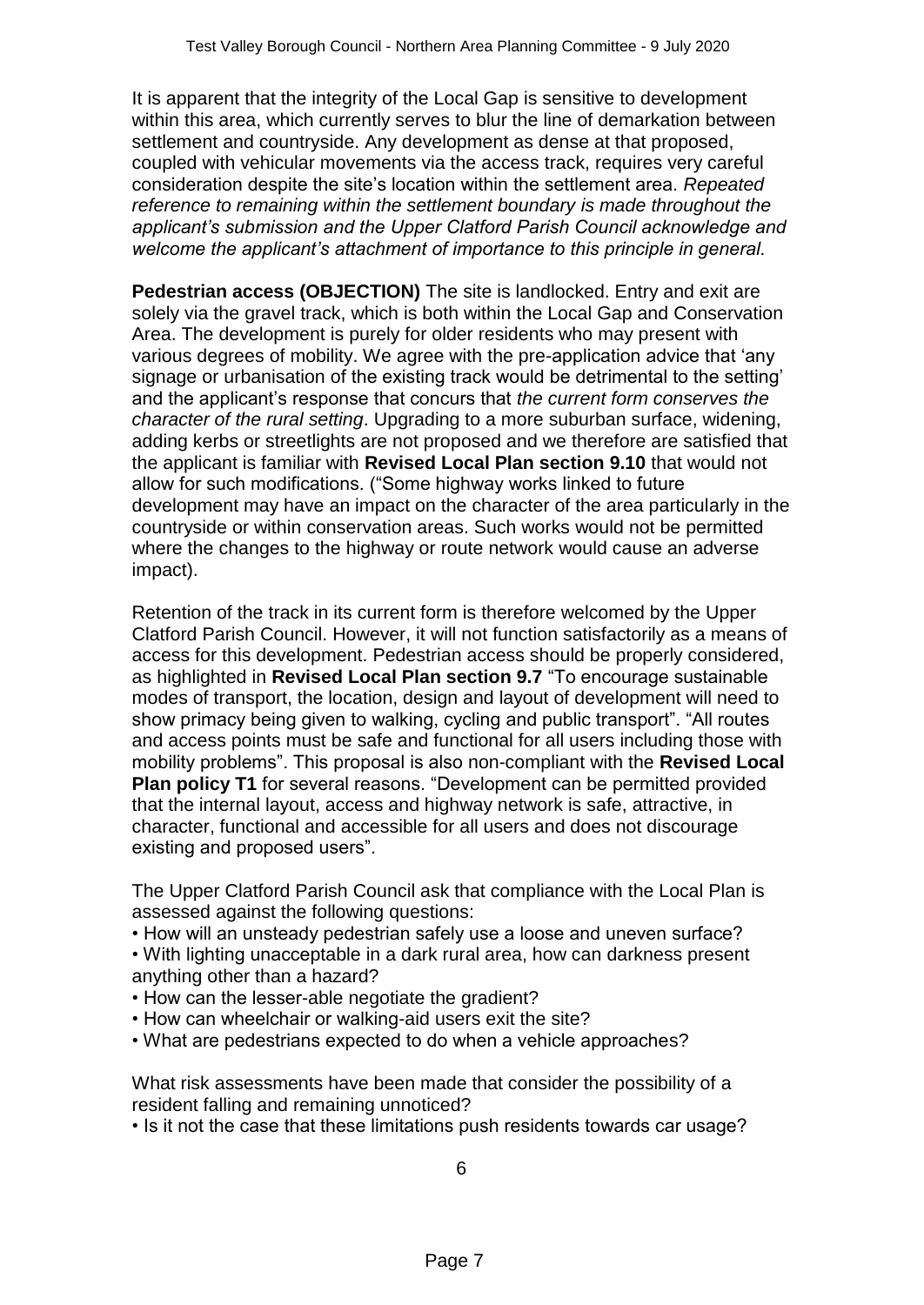• Is the busy corner near the junction an appropriate road-crossing place for a slower walker?

**Vehicular access and parking**. (**OBJECTION)** This scheme will establish the largest residential multiple-occupancy car park in the Conservation Area, with approximately one-quarter of an open and historic plot being given over to parking. Other than visibility splays, the submission contains little in the way of detail regarding vehicle movements both to and from the site and within the parking area. A scaled drawing showing the layout of the parking arrangements and turning areas must be provided by the applicant. Car parking spaces should be 2.4 metres by 4.8 metres as a minimum and the Upper Clatford Parish Council contend that this development requires 12 parking spaces - 1 per 1 bedroom dwelling, 2 per 2-bedroom dwelling and 1 visitor space per 5 dwellings (thus adding 2 spaces for 6 dwellings) as per **Revised Local Plan Annex G.**

No swept path analysis has been submitted that shows manoeuvrability within the parking area. No detail is provided on lighting arrangements. No detail is provided on electric car charging points. No detail is provided on access by the Fire Service. No detail is provided as to whether heavy vehicles such as bin lorries will be expected to negotiate the gravel track. If not, how will older residents move heavy bins down to Sam Whites Hill and how will road safety be affected when a busy junction/corner is blocked by a bin lorry?

A reversing manoeuvre, negotiating gradient and curvature, will be required when any resident enters having driven down Sam Whites Hill and conflicts with any resident leaving the new or existing parking areas, neither of whom will be visible to each other until established upon the single-lane track. This is likely to include larger visiting vehicles. Bury Hill Farmhouse and neighbouring No.5 will be affected by a substantial increase in vehicular movements. This could include larger visiting vehicles such as courier vans. The **Revised Local Plan section 8.19** is therefore contradicted. Residential amenity can potentially be affected by a number of factors such as noise, smells and changes in level of light. Where a proposal involves a change of use, or one that intensifies an outdoor use, the impact on the amenity of neighbouring residents and uses will be taken into account.

**Design**. (**COMMENT)** The design statement shows examples of development by DC Li Builders, and the Upper Clatford Parish Council welcomes the use of traditional materials and styles, such as brick and flint walls, where this complements local character. Indeed, **policy UC6 of the Neighbourhood Development Plan** states that in Upper Clatford, maximum use should be made of traditional materials such as thatch, clay tiles/slates; lime-based render, brick and flint; and timber woodwork. That said, the coach house is inappropriately styled with large expanses of glass that will provide a summer choice of shutting out sunlight or experiencing a greenhouse effect, with the reverse experienced in winter.

The Heritage Statement includes "the stable/coach house element is a building type that could be found with a polite farmhouse of the 18th or 19th century" as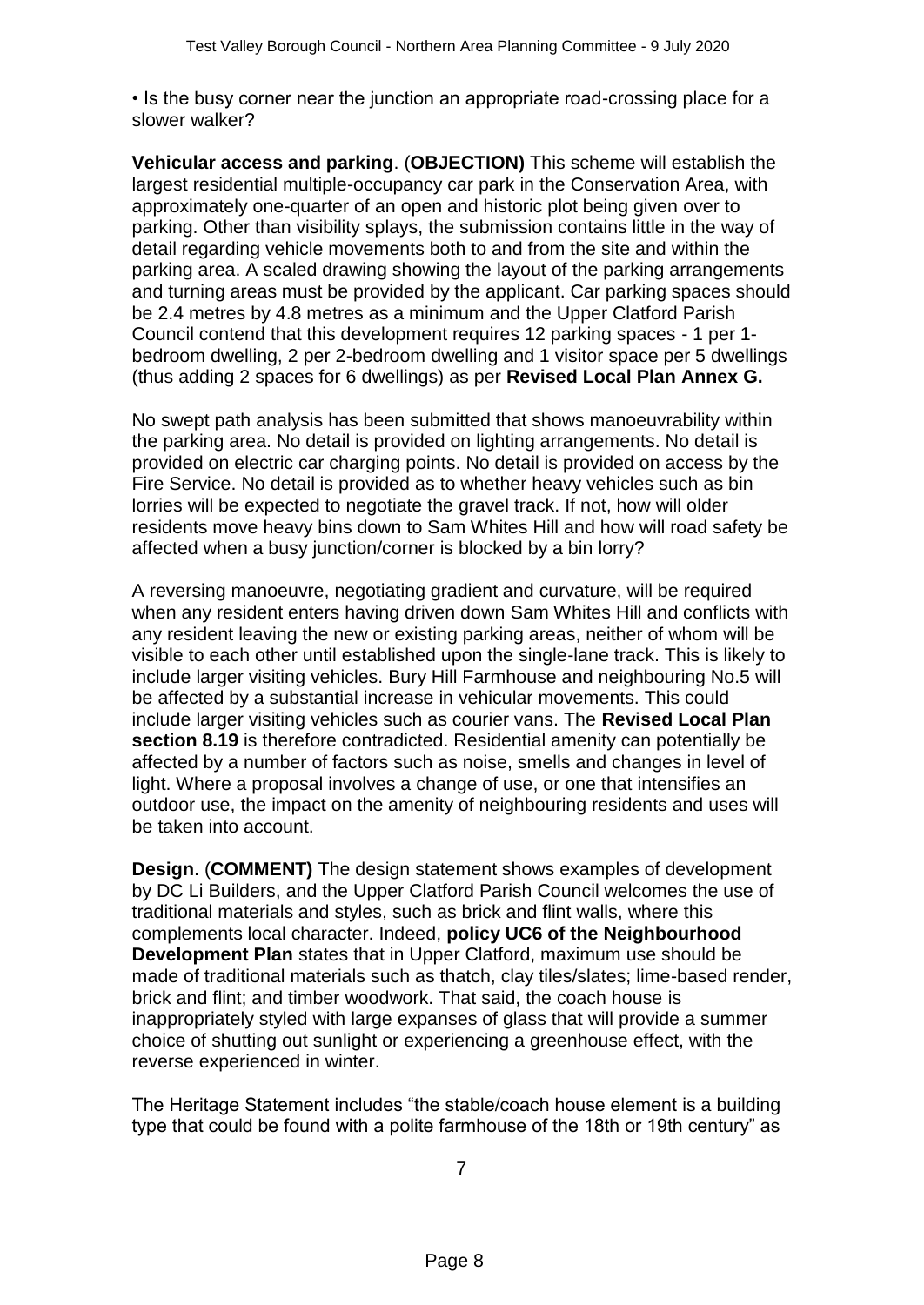though subservient outbuildings of the day were dotted around the locality adorned with glass frontages. This is patently ridiculous.

**'Benefits' of the scheme** (**COMMENT)** The Upper Clatford Parish Council welcome the applicant's reference to the Neighbourhood Development Plan, which represents the most recent and comprehensive assessment of local opinion. The applicant quotes that 37% of NDP survey respondents specifically requested retirement homes. This is incorrect. 58% expressed no view or a preference for no more, versus 42% who requested 'some more'. More importantly, the NDP draft submission document contains a wide array of policy; adherence is not simply a measure of any one fact or statistic in isolation.

The scheme offers very little financial benefit to the parish. 20 contractors are unlikely to be without work if this scheme fails to get the go ahead, and the tabulated figures would appear to have little relevance to the intended occupants - for example, a 'transport' cost of nearly £100 per *week.* Virtually all expenditure will occur outside of the parish as facilities within are limited. With no s106 payment or CIL due on a project that delivers a significant number of dwellings, the only main beneficiary is the developer; the economic case presented is flimsy and does not outweigh the disadvantages of this scheme.

Policy COM1 of the Revised Local Plan assigns a Minimum Housing Requirement of 648 to rural Test Valley villages over the 18 year plan period. This equates to approximately one home per village per annum. 20 new dwellings, excluding replacements, have been built in the parish within the last ten years (2009 – 2019), meaning that the Parish has comfortably exceeded its requirement for new housing stock for the Local Plan period.

The Upper Clatford Parish Council therefore expects to see far broader compliance with the Local Plan and Neighbourhood Development Plan, plus ongoing benefits to residents, in order to express support for any future development within the Neighbourhood Area.

The application package contains numerous errors and omissions and the Upper Clatford Parish Council request that these are rectified if an informed decision is to be reached. The applicant states that 'early consultation with a qualified ecologist' was made and we politely request the name, credentials and findings of this ecologist.

**Foul Sewage**. (**OBJECT DUE INSUFFICIENT INFORMATION)** In light of the sensitivity of the receiving habitat that is Pillhill Brook, 'unknown' is a wholly unsatisfactory answer to section 13 of the application form. The increased sewerage output created by six additional dwellings could be significant and place strain on a system which is arguably already under stress (the Southern Water pumping station at the junction of Foundry Road and the A343 has required pumping for almost six months). In addition, the Upper Clatford Parish Council have been informed that the applicant was responsible for the development of the neighbouring outbuildings into dwellings. It is curious that the whereabouts of mains sewers are therefore 'unknown' and further details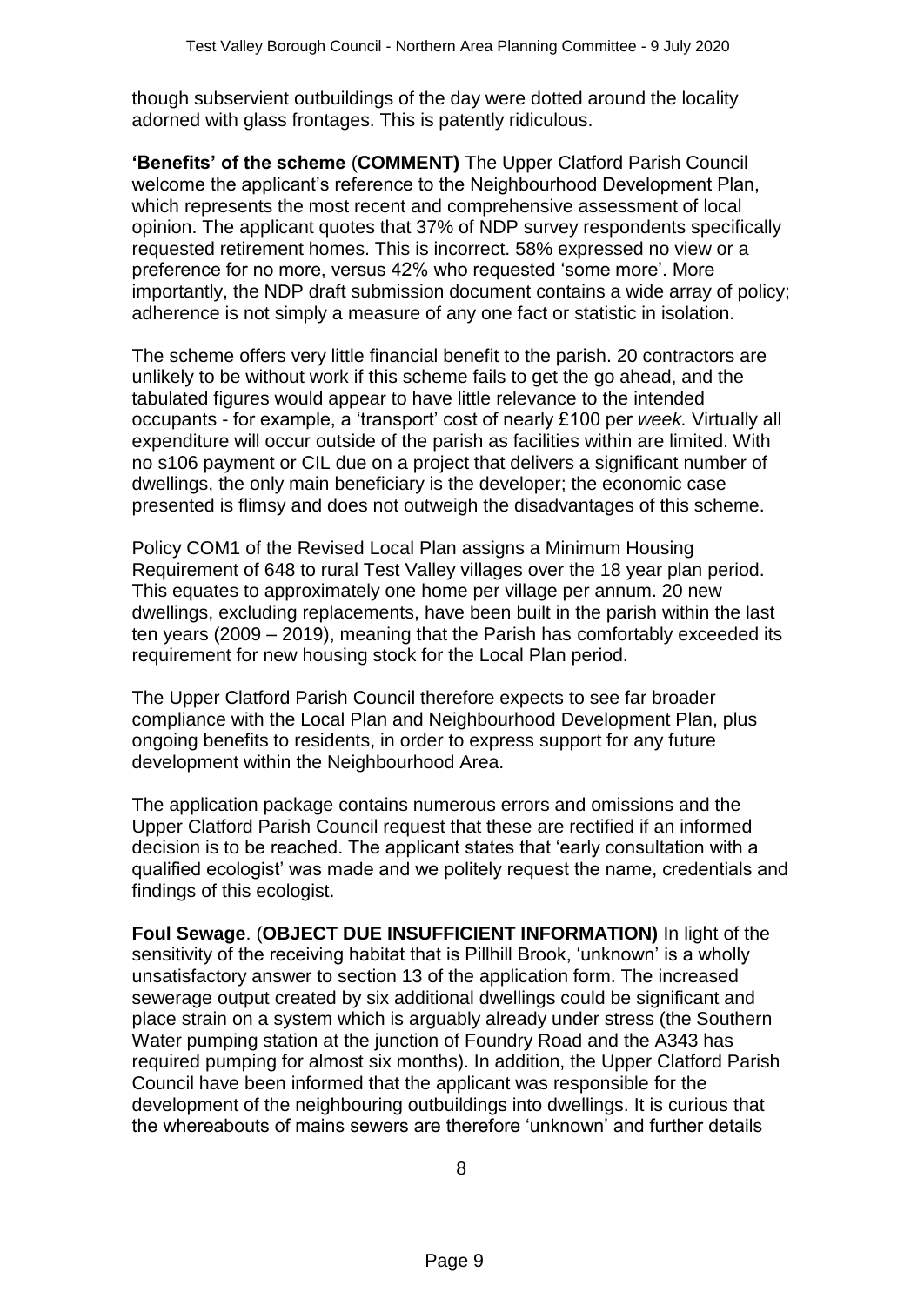should be made available.

# **Trees and hedges.** (**OBJECT DUE INSUFFICIENT INFORMATION)**

Application form, section 10. The 'no' box has been ticked for the presence of trees or hedges within the proposed development site, yet a Tree Protection Plan has been submitted that shows one laurel hedge and five trees marked for removal and six that have root protection areas which extend into the development area. Without a full Tree Survey, there is no means of determining whether the Root Protection Areas outlined on the Tree Protection Plan reflect BS5837 best practice, i.e. the RPA 'calculated as an area equivalent to a circle with a radius 12 times the stem diameter'. There has also been no tree quality assessment in line with BS5837, so the decision on which trees are to be retained or removed is not informed by their quality and value.

The Root Protection Areas of the trees to the north of the boundary wall do not seem to have been taken into consideration. Seven existing trees are shown to abut the wall in the Landscaping Plan document, yet these do not feature in the tree protection plan beyond a vague indication of 'mixed scrub'. The RPAs of these trees should be taken into account along with the others, particularly considering the potential for 'further enhancing the landscaping scheme'.

Furthermore the Landscaping Plan raises the notion of the area to the north of the boundary wall being used for 'further enhancing the landscaping scheme'. This scrubby area is valuable to wildlife and should be maintained as is for its biodiversity value. The **Revised Local Plan 2011-2029 Policy E5** states that measures can be provided (and secured through planning conditions or legal agreements) that would avoid, mitigate against or, as a last resort, compensate for the adverse effects likely to result from development. Previous widespread tree clearance activity has been carried out by the applicant in recent years and is suggestive of a lack of awareness of biodiversity issues. Planning conditions or legal agreements are therefore considered essential.

**Assessment of Flood Risk (COMMENT)** Section 11 of the Application Form is also inaccurate. Although the development's red line boundary does not fall within a flood zone, this is due to its elevation. Access to the proposed development lies within zone 2 and zone 3 flood zones. Increases to the area of hardstanding within the red line boundary of the development will increase runoff to the lower elevations, increasing the risk of flooding in the category 2 and 3 flood zones. This has the potential to affect other properties (particularly Kingfishers) and should, therefore, result in a tick in the box for 'will the proposal increase the flood risk elsewhere'. This is an area which floods on a yearly basis, and has amber status in Natural England's Climate Change Vulnerability map, so future resilience of the site's natural habitat and any developments should be taken into account.

The Upper Clatford Parish Council use ParishOnline for its mapping needs. A map layer entitled 'Recorded Flood Outlines' is listed under Environment Agency/Flooding and shows an area that includes the access track. Further assessment must be provided.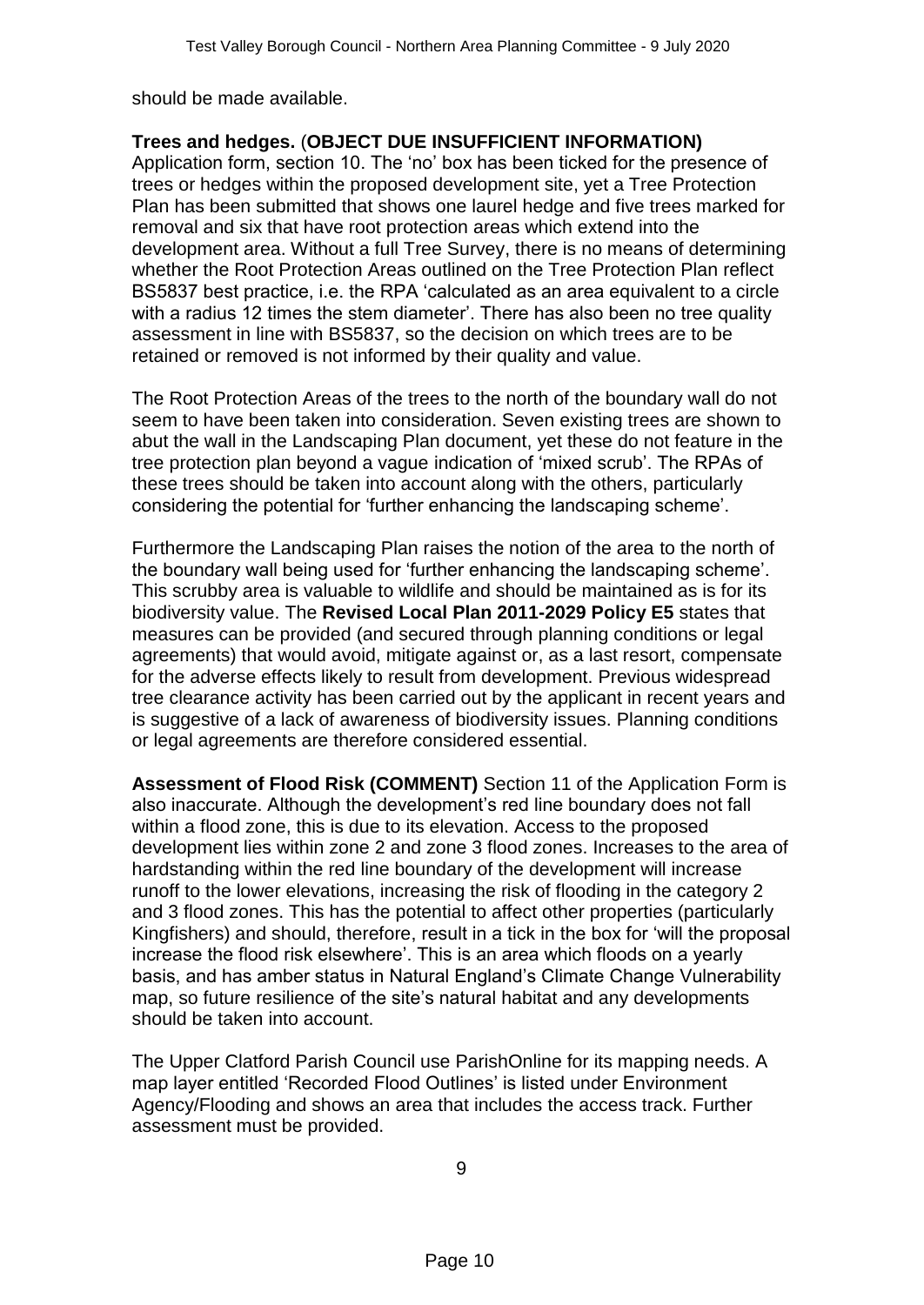

The **Revised Local Plan 2011-2029 section 7.58** states that development may be permissible provided that it complies with the NPPF and national guidance, has regard to local evidence and strategies including the Local Flood Risk Management Strategy, and appropriate mitigation has been secured. In our view, the risk has not been adequately assessed nor any mitigation proposed.

**Biodiversity and Geological Conservation**. (**COMMENT)** Section 12 of the Application form shows both questions marked with 'NO' in relation to protected and priority species and designated sites adjacent to or near the proposed development; this is incorrect. Pillhill Brook is known to host priority species including otter, with a sighting just 100m from the western site boundary on 9th May 2019. Water Vole are 'present throughout' this stretch of Pillhill Brook, and have been spotted in the garden of Kingfishers on many occasions. This is approximately 70m from the proposed development, and at risk of increased runoff.

The **Adopted Local Plan 2011-2029 policy E5** emphasises the importance of considering the role and function of designated sites, priority habitats and other landscape features such as trees, woodland and hedgerows in the wider ecological network of wildlife corridors and stepping stones which facilitate the movement of species. In this respect, the corridor of the Pillhill Brook is locally important, with large areas of the river valley floors outside the designated SINCs being floodplain grazing marsh bordered by deciduous woodland (both priority habitats).

The **Upper Clatford Neighbourhood Development Plan policy UC12** states that "Sites of Importance for Nature Conservation" which have been formally proposed or are otherwise under consideration will be given an equivalent status to designated Sites, in accordance with the precautionary principle. An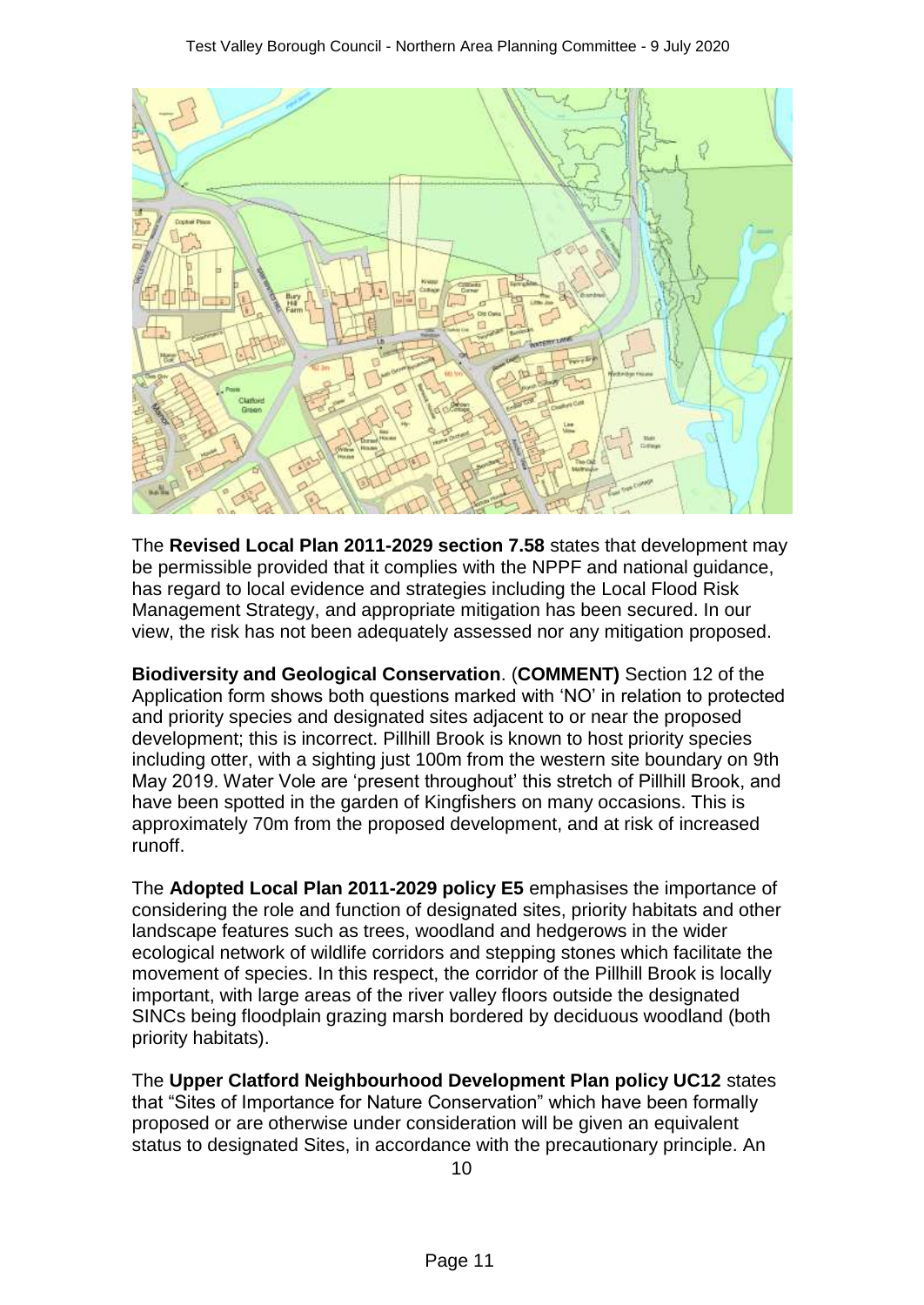application for SINC status has been made for the section of brook near the access track and a full biodiversity report is requested to assess the impact of increased vehicular traffic. Though the applicant's comment states that Pillhill Brook is not yet designated a SINC, it also states (Biodiversity checklist) that it is not a priority habitat. Pillhill Brook is a Chalk Stream, and therefore falls under the definition of a priority habitat. (*The formal definition of priority river habitat (JNCC 2011a) includes a wide range of river types including headwater streams, chalk rivers, active shingle rivers and rivers with Ranunculion/ Batrachion vegetation (the Habitats Directive Annex I river habitat type occurring in the UK)).* The stretch of Pillhill relevant to the development hosts *Ranunculus penicillatus* and water vole, both Hants BAP priority species, and *Lutra lutra,* a Habitats and Species Directive Annex II species. For these reasons and the high conservation value of chalk streams in general, the proximity of the site and access track to Pilllhill Brook should be given due consideration in the planning process. The BAP advises that in locations where water voles are found, the habitat needs to be managed sympathetically.

Once again, the **Adopted Local Plan 2011-2029 policy E5** states that development likely to result in the loss, deterioration or harm to habitats or species of importance to biodiversity or geological conservation interests, either directly or indirectly, will not be permitted unless measures can be provided (and secured through planning conditions or Page 7 legal agreements), that would avoid, mitigate against or, as a last resort, compensate for the adverse effects likely to result from development.

Section 3 of the Biodiversity Checklist makes no consideration for the stone wall (19th Century), which should fall into Category C pre-1914 buildings or structures within 400m of woodland and/or water. A bat survey will be necessary.

**Site Visit (COMMENT)** In Section 22 of the Application form it states that the site cannot be seen from a public road or land. This is contradicted by the landscaping plan which shows a westerly 'obscured public view'.

**Light pollution** (**OBJECTION)** We remind the Planning Department of the requirements of **Revised Local Plan section 7.69,** "The Council will consider the impact of any lighting scheme on local residents, highway users, the character of the area and the visibility in the night sky". A design including large expanses of glass and the requirement to safely illuminate the parking area will introduce an enlarged light footprint that is not appropriate in this dark and undisturbed part of the Conservation Area. This problem is analysed in great detail by the Council for the Protection of Rural England's starry skies campaign, which describes the issue as follows. *Artificial light doesn't respect boundaries. It can spread for miles, bleeding out from built-up areas and into the skies over our countryside. This is why we care about this issue; inky, starstrewn skies are one of the things that make our countryside so special, and we're working to make sure that we can all experience truly dark night skies.*

Although the legal link between BHF and a substantial portion of its former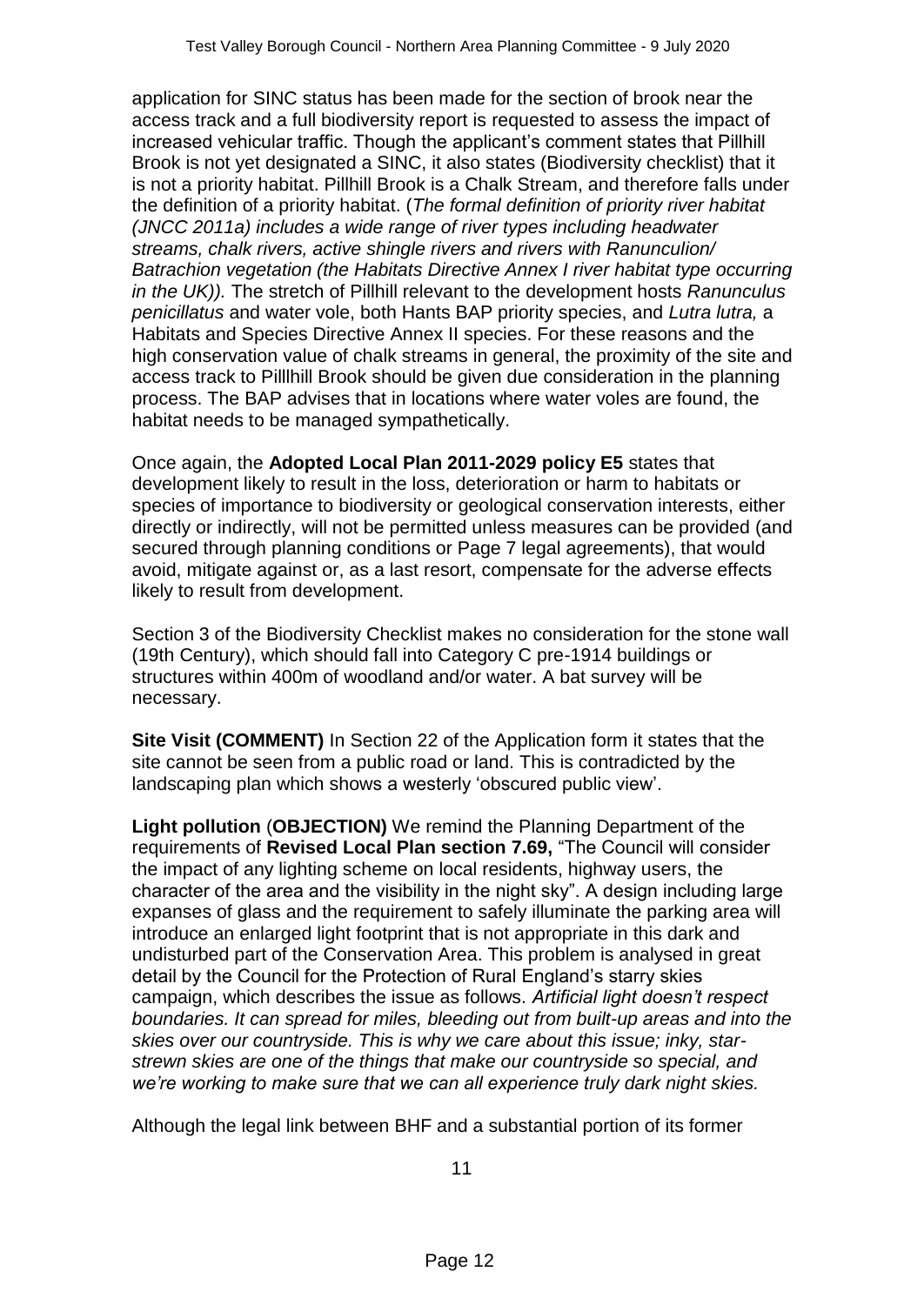curtilage was severed when the property was subdivided, the separation of a key listed building from its historic walled plot divorces it from the setting that underpins its importance and cannot be accepted if requirements of the Local Plan, Neighbourhood Development Plan, Village Design Statement and Clatfords Conservation Area Character Appraisal document are to be properly adhered to. We ask that due caution is exercised with a 'Heritage Statement' that is based upon one site-visit and a desktop analysis, commissioned to deliver a report in favour of development (similar perhaps to ecologists supporting the Wheelabrator project). This is not a balanced statement. Photographs showing a close-boarded boundary fence are Page 8 misleading and should be ignored (we understand that TVBC instructed removal of this fence).

The Parish Council present a position of impartiality, free of financial link to any party whether supporting or objecting to this scheme. The Heritage implications presented below will not, for obvious reasons, feature in a developercommissioned report and must be considered. It is important to recognise that of the dozens of designated and non-designated heritage assets within the three settlements that make up our parish, **only 6** are accorded the status of key listed building. The Clatfords Conservation Area Character Appraisal document describes 'BHF' as a **"**significant building within this small village, reflecting the historic relationship of Upper Clatford and the importance of agriculture in the development of the settlement". This relationship vanishes if BHF is surrounded by this development.

If approved: • The plot will visually 'belong' to the new development. • The northern boundary, an identified important historic wall, will become incorporated into a building. The same wall used to form the eastern boundary of the historic plot and was located *within* the area proposed for development, but was demolished by the applicant. As these boundaries would become indiscernible, any sense of the historic planform will be lost. • Screening for privacy reasons from development of this density and layout is likely to occur, creating a further disconnect between house and plot. • The historic wall and plot that add a sense of context and setting to a key listed building will therefore be forever lost.

**The plot** The Heritage Statement shows a sequence of historical maps dating from 1733 to 1946. These illustrate a number of important points: • The house and outbuildings with adjacent orchard were already well-established by 1733. The origin of the farmstead will pre-date this and potentially extends the link into early village history. • Since at least 1733, the farmhouse has been surrounded by track/road to the west and south, and outbuildings to the east. Its sole relationship with surrounding land has been with the plot to the immediate north and this is clearly shown on *every* map provided to 1946; indeed, it is clearly evident today. • The northern boundary of the plot was already established by 1841, and possibly as early as 1734.

• The Heritage Statement comment that "there was clearly an historic relationship between the farmhouse and the former garden area" is therefore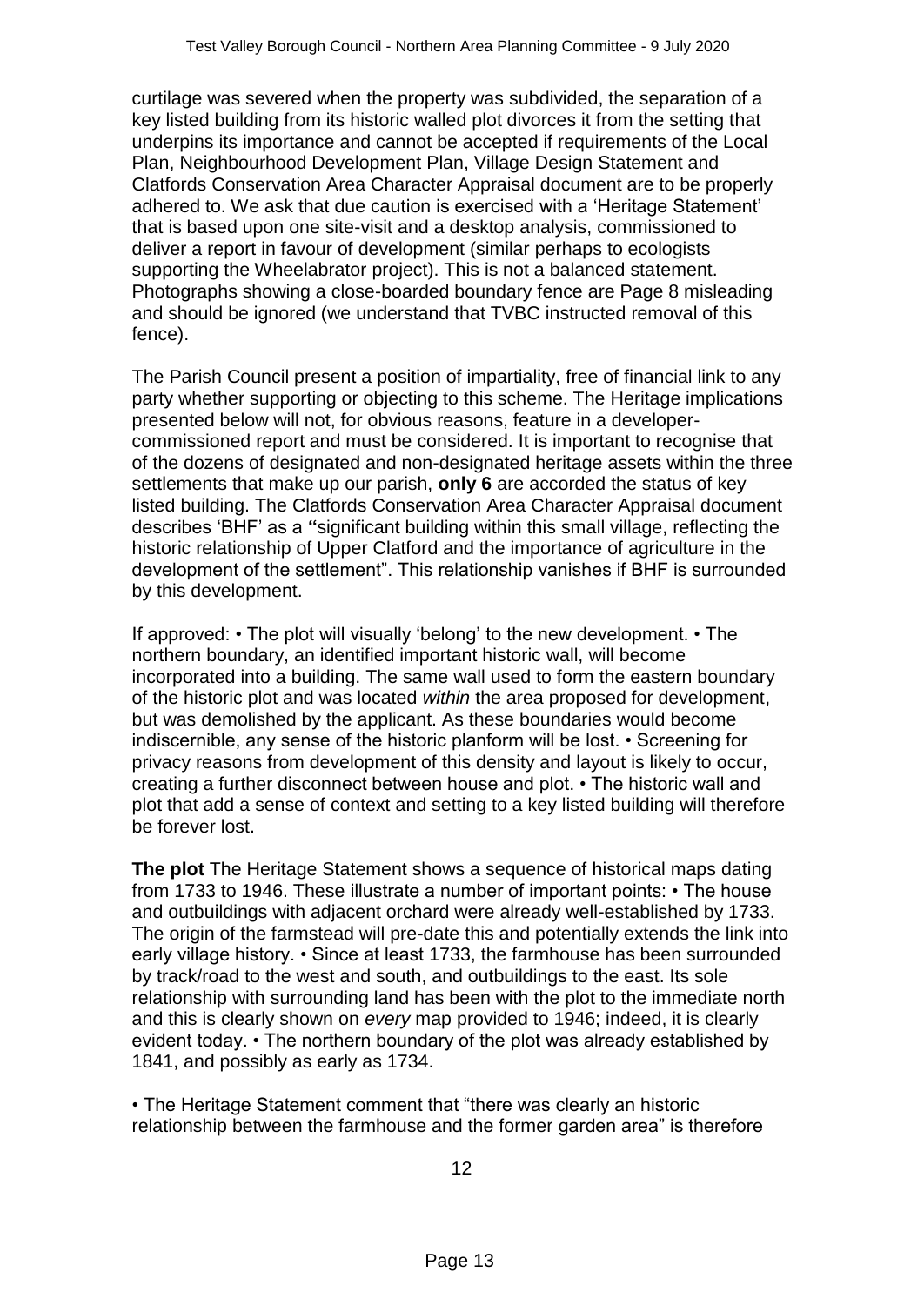correct; however, to follow with "but it is considered that this relationship is not of such importance, given the fact that the land has little evident domestic garden character today" not only undermines the historic mapping described above but fails to explain that the 'domestic garden character' has been destroyed by the proposer's neglect only since the plot changed ownership in 2016 and could, with care and imagination, be restored. The photographs below clearly show the garden character and demolished historic wall (left photo) and the view of the plot today exposed by the removed section of wall. These serve to show the important relationship that the proposed scheme threatens.

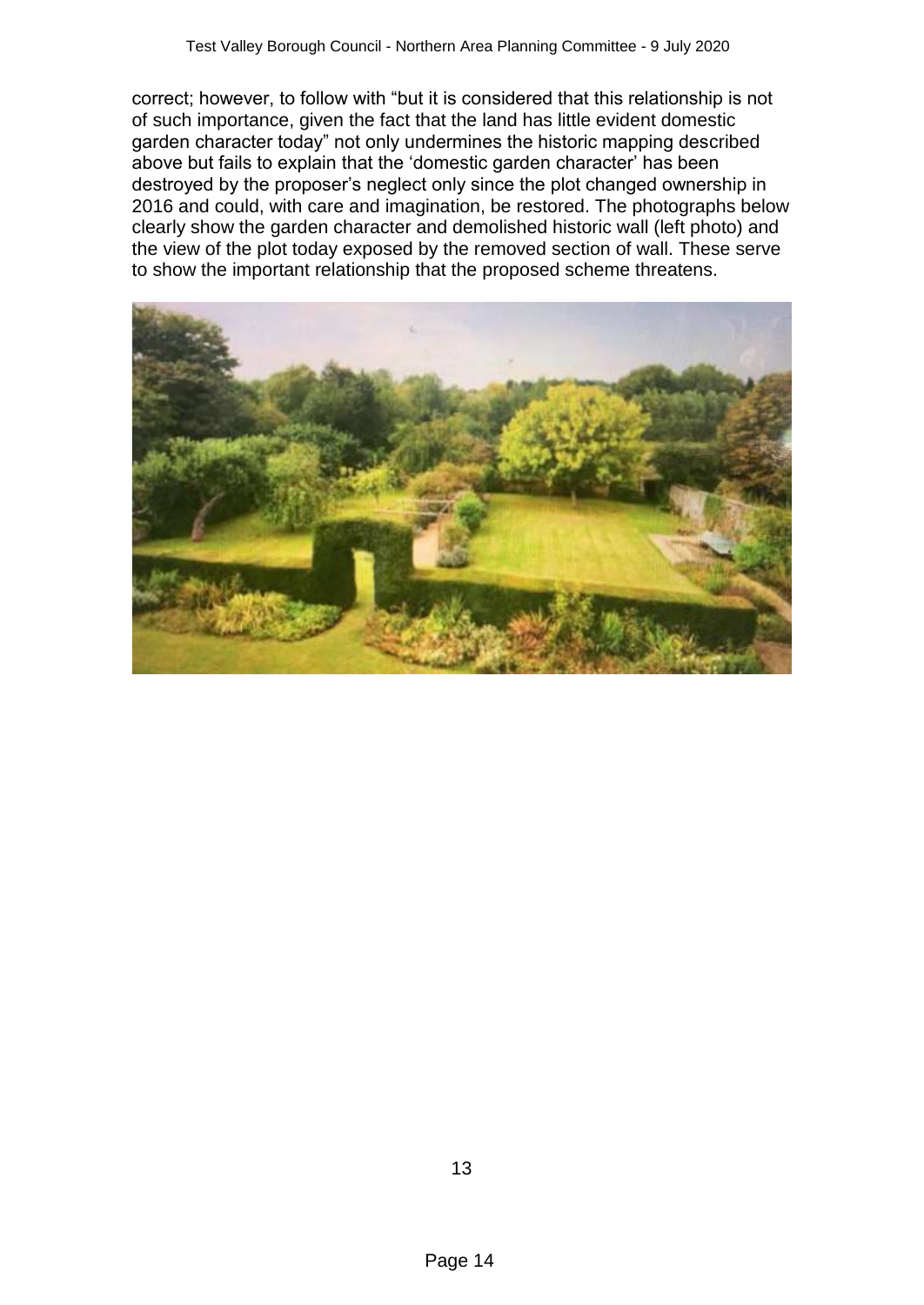

**Policy E9 of the Revised Local Plan** confirms that "development and/or works affecting a heritage asset will be permitted provided that: (b) the significance of the heritage asset has informed the proposal through an assessment proportionate to its importance." We therefore ask that you adhere to the content of your own Character Appraisal ("intended as an overview, providing a framework within which individual planning applications can be assessed") which provides better balanced information than the Heritage Statement, is proportionate to an important listed building, and includes the following: • Subdivision of these historic linear plots and introduction of backland development will be discouraged as this is likely to alter the historic planform. • There is also a strong sense of enclosure provided in part by brick and flint walls, well established hedgerows, mature gardens and trees. These features all combine to reinforce the rural character of the two villages and are worthy of preservation and enhancement. • Further such modern development within the two villages could lead to the historic boundaries becoming unrecognisable and should be avoided as these traditional plots are presently an important feature of both the conservation areas. • It is still possible to identify the historic plot sizes within this character area.

These are TVBC's own words and heritage implications should be judged against these, not a 'Heritage Statement' commissioned to support the proposed development that instigated and now attempts to exploit the fracture between the Grade II listed farmhouse and its former unlisted garden and boundary walls. *This fracture did not exist prior to 2016*. Similar policy is described in chapter UC7 of the Neighbourhood Development Plan and appears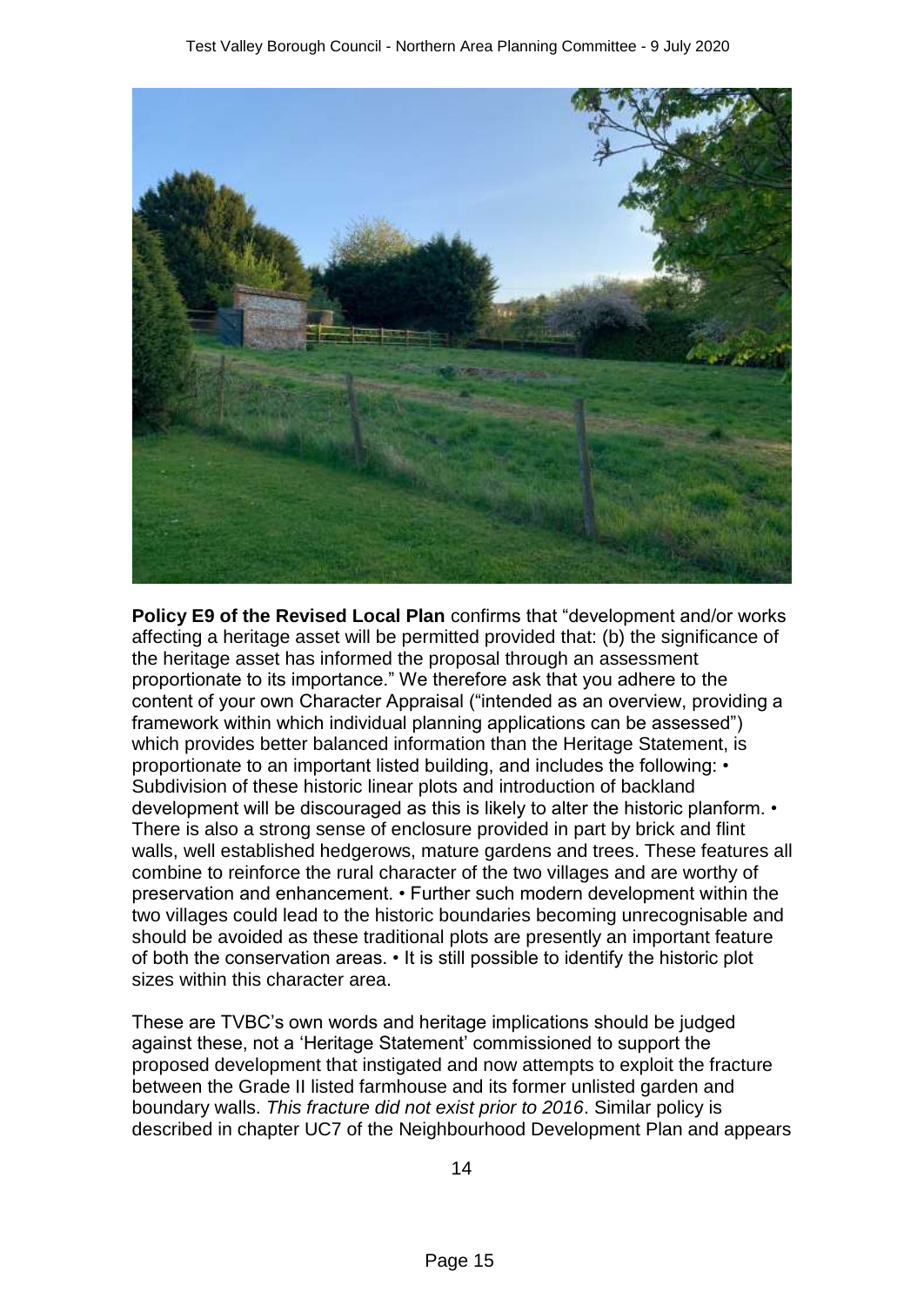in the Village Design Statement.

**The farmhouse and its setting** Key listed buildings (annotated in capital letters) are shown on the Character Appraisal map and the surrounding "other important wall" is shown as a yellow line.



Several points are immediately apparent: • The boundary wall serves the house and plot, and has done so for many decades. Its construction continued and reinforced the relationship between BHF and the land to the north.

• The house is an imposing structure and the construction of such a substantial length of wall was a sign of status and wealth. From a vantage point to the east of the building, the significance and grandeur is apparent and befits its entry as a key listed building. • Consider the effect if the northern section of wall is concealed and the eastern boundary becomes a car parking area for 11 cars. The sense that the land ever belonged to such a prominent village building will no longer be apparent. • The Heritage Statement's comment that "whilst this was historically part of the garden of the farmhouse, it was not the original extent of the garden and there is no strong design or visual relationship" is an excellent description of what the scheme will *achieve* rather than what is the reality now. The relationship will be ruined. • "It is considered that, if anything, these proposed buildings will strengthen the understanding that this was part of the garden of Buryhill Farmhouse and so will at least preserve its setting and may be considered to improve it". This is simply *nonsense*. How can the "understanding that this was part of the garden of Buryhill Farmhouse" be strengthened when the outlook below becomes the rear elevation of a twostorey property?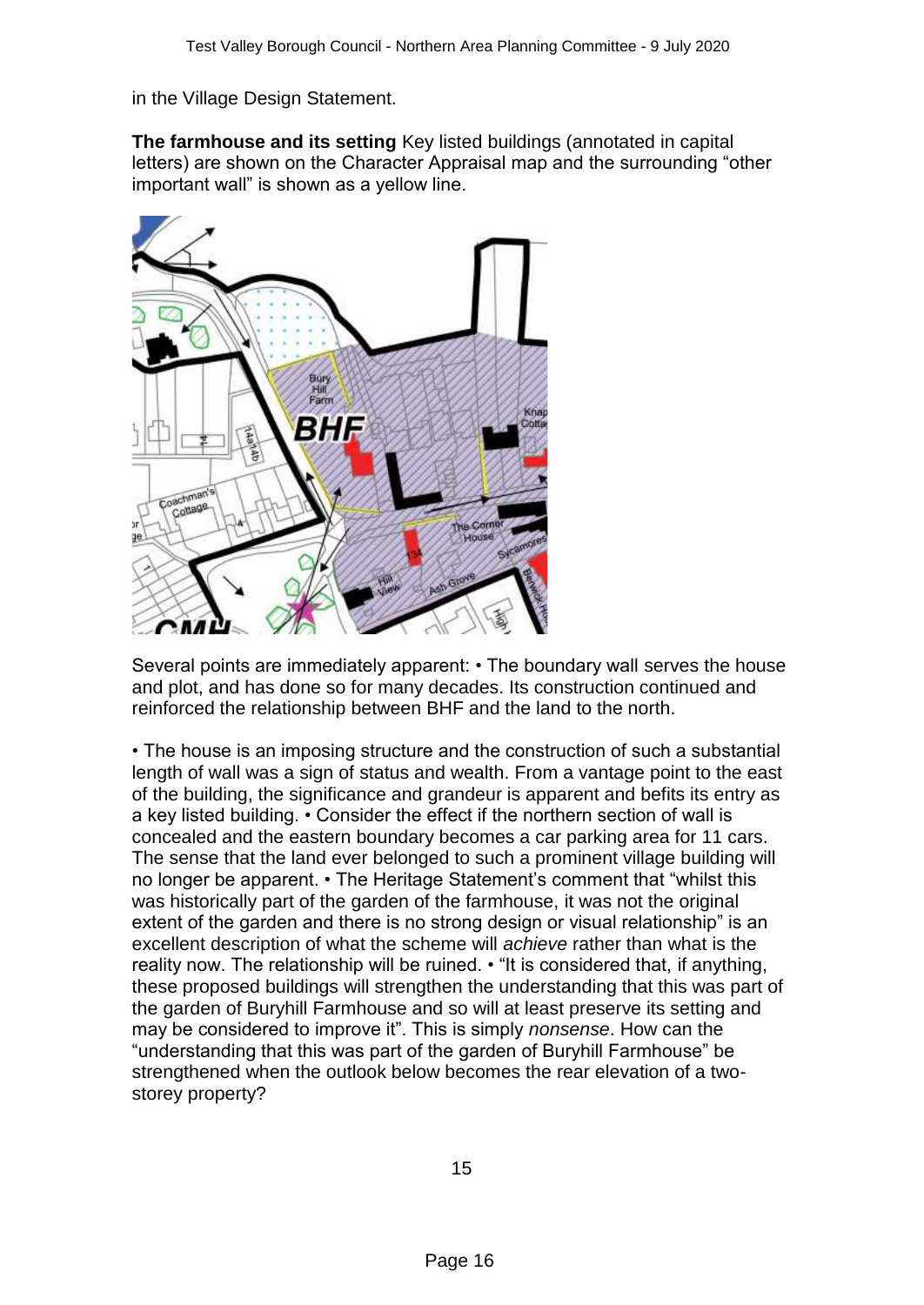

• **Section 6.1 of The National Planning a Policy Framework** (Glossary) makes it clear that the setting of a heritage asset is the surroundings in which a heritage asset is experienced. The Historic England guide The Setting of Heritage Assets (2nd edition, December 2017) states: Its importance lies in what it contributes to the significance of the heritage asset or to the ability to appreciate that significance'. **Section 7.74 of the Revised Local Plan** includes the requirement that "for listed buildings, the Council will have special regard to the desirability of preserving the building or its setting or any historic features of interest" This scheme fails to comply with either.

**The wall** It is reported that the developer demolished the eastern section of the historic wall, presumably as it was an inconvenient obstacle to development of the proposed density. We would be keen to see correspondence from an approved professional that recommended such a course of action over a program of sympathetic restoration. The section demolished is shown in the photo below. A circular stone cross was also removed; its whereabouts remain unknown.



16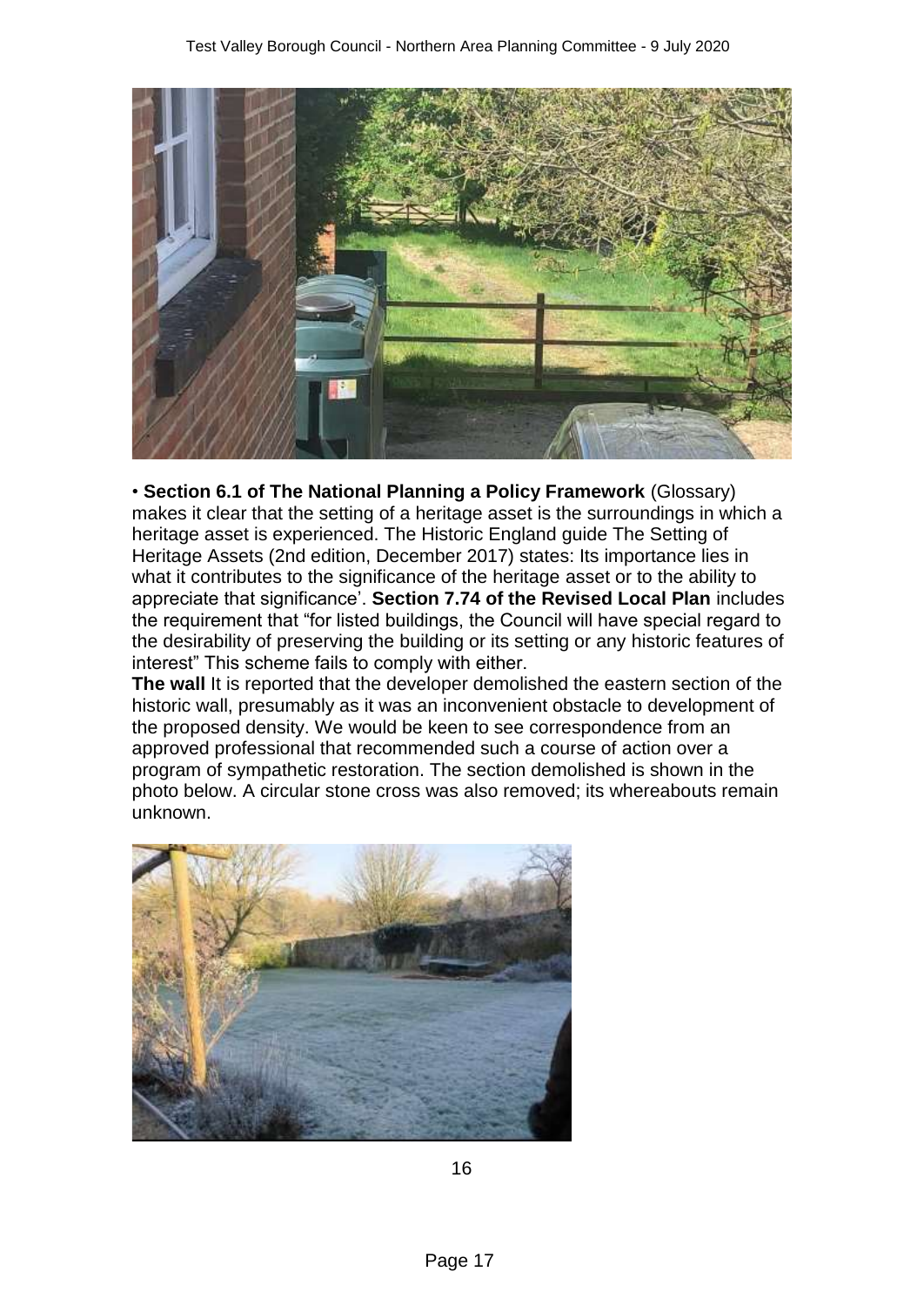

What remains of the wall is consequently more valuable and worthy of preservation. In fact, Upper Clatford Parish Council see a case for upgrading the status of 'Other important wall' by submitting an application for listed status to Historic England and cannot, on heritage grounds, accept any proposal for development that adversely affects the wall's integrity, autonomy, function or visibility. The northern section of wall is to be incorporated into the 'coach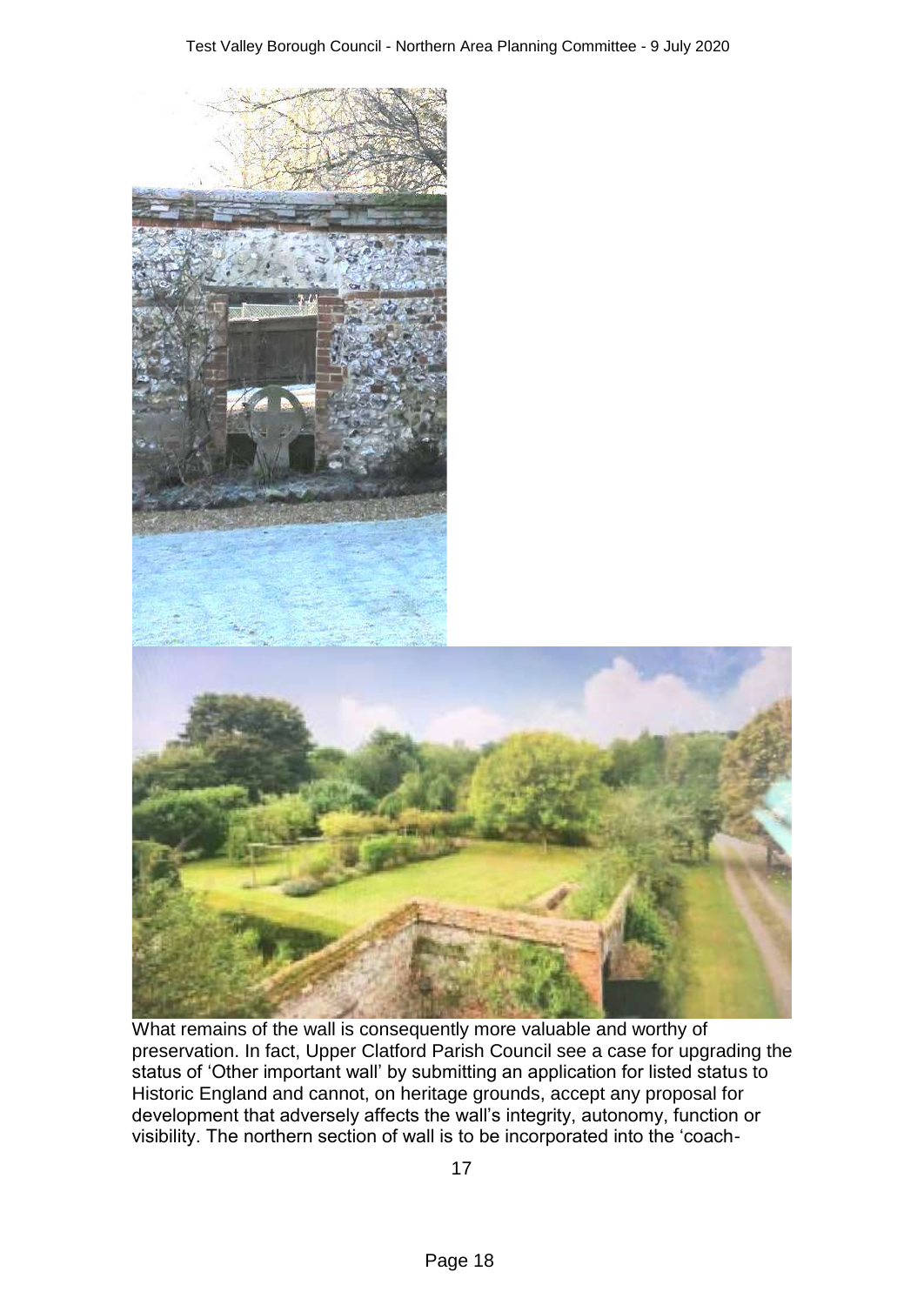house' design and its function as a boundary of a historic planform will be forever lost. The wall is capped with Page 13 tiles that are seemingly fragile and no details of how they will be retained has been provided.

No guarantees have been provided regarding reinstatement or repair of the wall with traditional materials in the event of damage caused during construction works. It is paramount that the historic wall remains an independent entity that continues to depict the historic planform of the house and garden.

**The Conservation Area** The view from the bottom of Sam Whites Hill offers a window into Upper Clatford's agricultural past - a track, a rural setting that includes an un-manicured patch of land and a brick, flint and cob wall. The Heritage Statement 8.12 states that, referring to the view of the stable/coach house element from the bottom of Sam Whites Hill, "from this latter point, there may be glimpsed views to the development through the trees, more notable in winter, but such glimpsed views are not significant in terms of the character and appearance of the conservation area". This is not accurate, as the roofline will be visible above the incorporated historic wall and adversely affect the character of the Conservation Area. A design including large expanses of glass, both upwards facing and north facing above the historic cob wall, will shed light in the hours of darkness into an area currently undisturbed by light pollution.

The opening paragraph of the Character Appraisal reminds us that "Once designated, the local authority has a duty to ensure that the character of a conservation area is preserved or enhanced, particularly when considering applications for development." (Under the Planning (Listed Buildings and Conservation Areas) Act 1990). How is the character preserved, let alone enhanced, when an historical agricultural scene is replaced by loss of autonomy of an important wall, intrusion of rooflines and windows into the landscape and the considerable light pollution from the development and parking area?

**Section 7.78 of the Revised Local Plan** contains the following information: "Insensitive development or changes to the landscape can affect the significance of the asset and the ability to appreciate it within its surroundings. In considering proposals which affect listed buildings the Council has a statutory duty to consider the impact of development on their setting". In summary, the Upper Clatford Parish Council assert that this scheme fails to meet TVBC Local Plan criteria and fails to meet residents' expectations as expressed in the Neighbourhood Development plan. This is not a 'redundant plot'. It is an integral part of an important listed building and if it were the owner of BHF who submitted this application with the plot still under BHF ownership, it seems unthinkable that it would be approved.

**We urge you to protect our heritage, our environment and the well-being of older residents and reject this application.**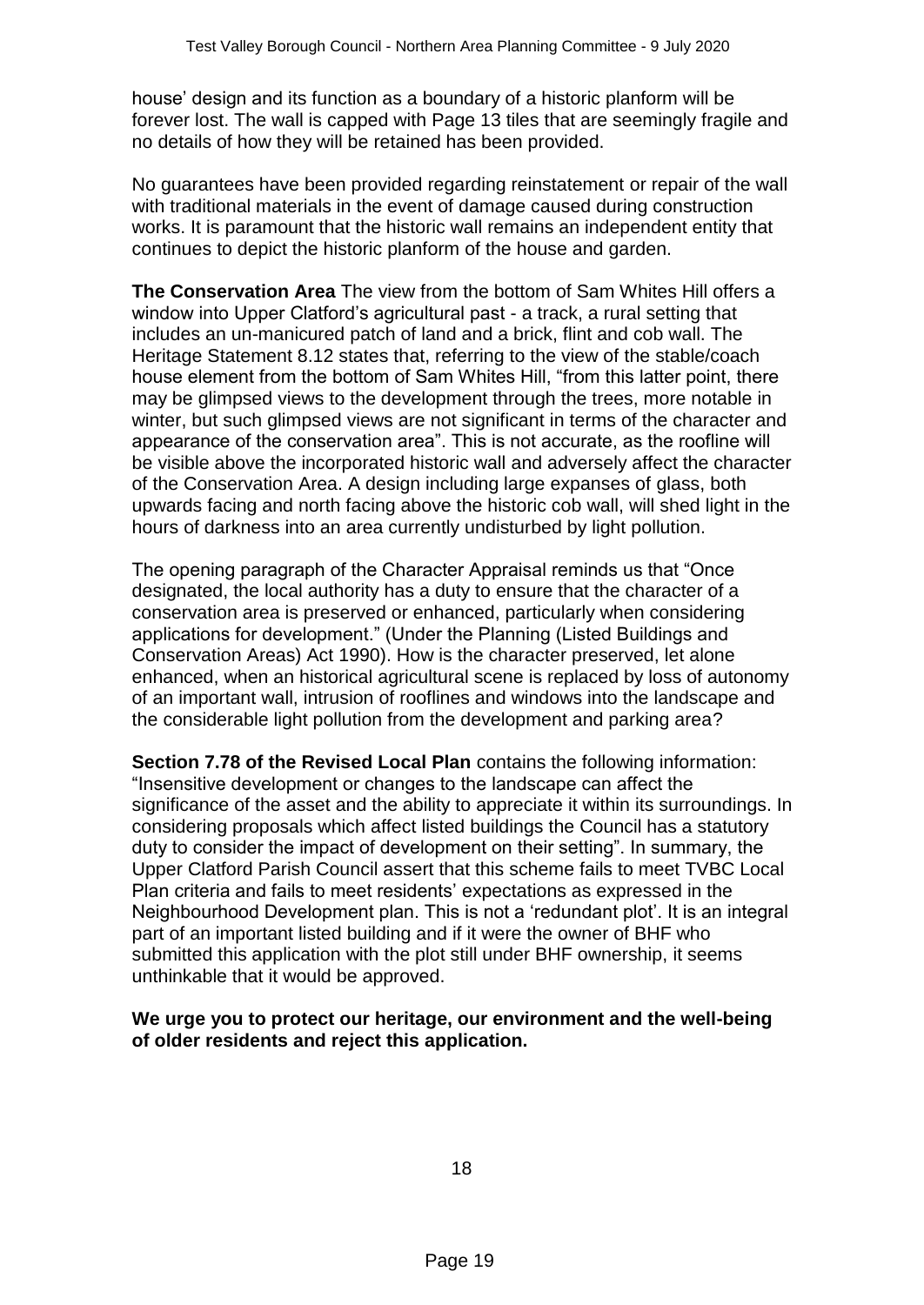## 3.2 **Consideration**

## **Highways**

It is noted that most of the issues raised by the Parish Council have been addressed within the Committee report but there are some which require further comment. Concern relating to the access is highlighted in the committee report with regards to the refuse collection arrangements however it is noted that the concern covers pedestrian access and safety of it, in particular with reference to the future occupiers of the proposed dwellings. This is largely due to the steep gradient and the uneven surface of the track. Further clarification has been sought from the Highways Officer regarding this and they have advised that it is not uncommon for such a location and setting as this to have a gravelled access on a gradient and it is expected that the main form of access would be made by private vehicle. The Highway Officer's assessment is that the size and layout of the site means that the access is a sufficient width for emergency vehicles and there is sufficient turning space within the site.

## Design

Concern has been raised regarding the design of the proposed dwellings and whilst this has been partially addressed in the committee report, no reference has been made to the point about the proposed amount of glazing to be used in the north and south elevation and how this could result in light spillage. Policy E8 seeks to ensure that all types of pollution are minimised including light pollution and the supporting text in paragraph 7.69 of the RLP refers to the impact of lighting on neighbours and the character of the area. It is considered that due to the courtyard arrangement of the buildings it is unlikely that the glazing would result in unacceptable levels of light pollution and undesirable illumination of the night sky. There would be views of the roof from the public realm and the proposed plans show that there would be 4 roof lights on the western elevation facing Sam White's Hill. These rooflights would be set fairly low on the roof plane and set back from the boundary and therefore are not considered to result in an unacceptable increase in light pollution.

## Foul drainage

It is noted that concern has been raised regarding foul sewage. The application form does not state how this would be dealt with but having checked the local records there is a mains sewer to the north of the site. Further clarification has been received from the applicant to confirm that they would connect to the main sewers.

#### Tree survey

The application has not been supported by a full tree survey, however a tree protection plan has been submitted. This has been checked on site by the Tree Officer who has advised that it is not accurate. The two birch trees as labelled on the tree protection plan are actually a rowan and a weeping beech both of which are good specimens and worthy of retention. It is therefore recommended that a refusal reason is added based on the loss of trees and the lack of assessment of the trees on site.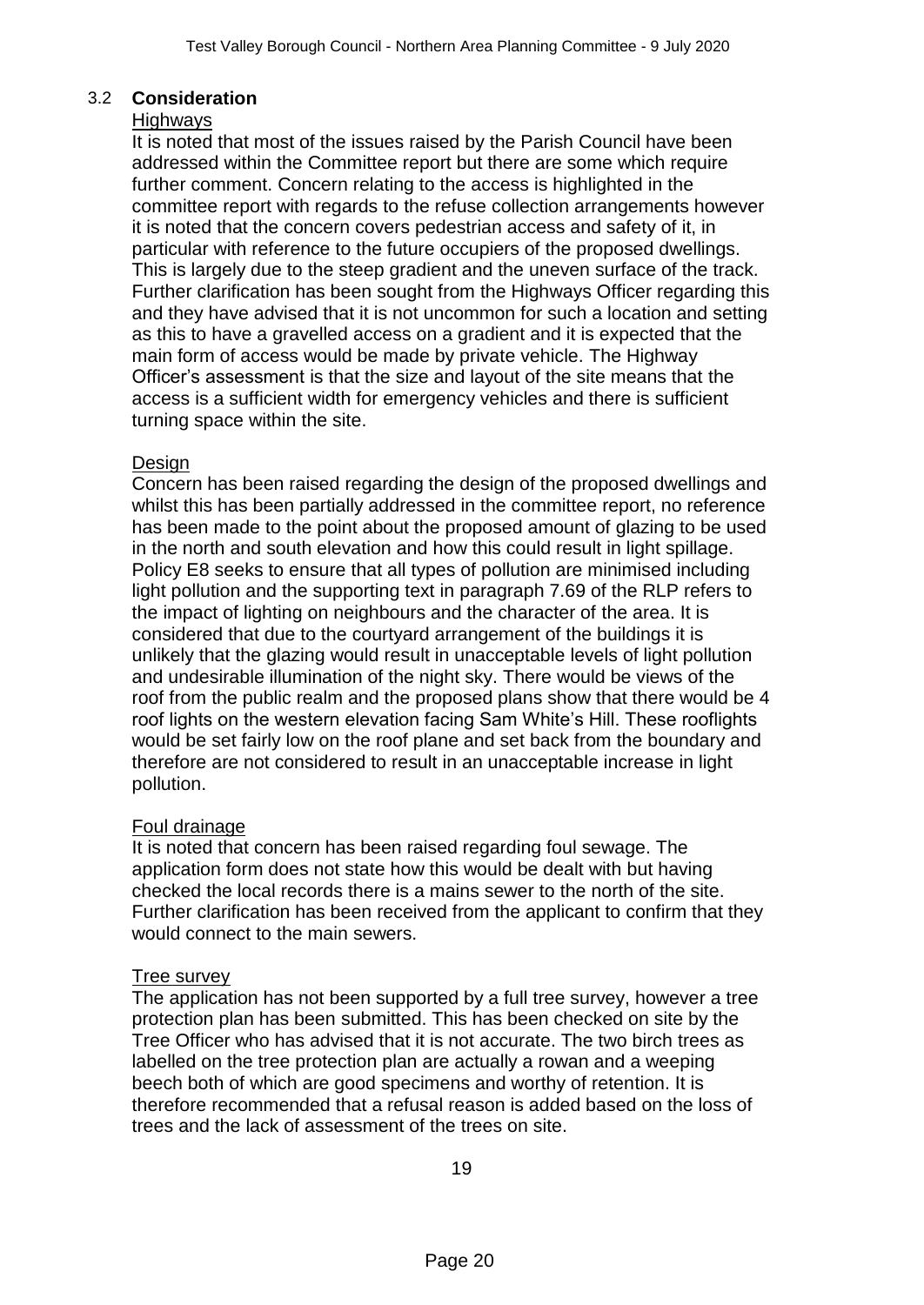## Draft Upper Clatford Neighbourhood Development Plan

Reference is made to the Upper Clatford Neighbourhood Development Plan however as this in draft form the policies contained therein can only be afforded limited weight in consideration of this application.

#### **Biodiversity**

It is noted that concern has been raised about the potential impact that the development would have on biodiversity. Mention is made of the Pillhill Brook to the north and that there have been sightings of water vole. The Ecology Officer has confirmed that due to the distance of the site from this water body (approx. 90m) it is unlikely to have any adverse impact on this species. Concern has also been raised about the impact of bats due to the development being built up against the existing historic garden wall. The Ecology Officer has reviewed this further and has raised concern about the loss of trees as well as the proposed building to be built up against the existing wall. It is likely that the site supports roosting and foraging bats and therefore the application should have been supported by a Preliminary Ecological Appraisal. In the absence of such an assessment a reason for refusal should be added in this respect.

#### **Conservation**

It is noted that there is concern about the demolition of a wall to the eastern boundary. This was a masonry wall that defined the eastern side of the garden and there was an enforcement investigation. It was concluded that as the wall was modern and there was doubt over whether it was listed that reinstatement was not pursued. There is no information on the stone cross but appears to be a later addition and if it was erected post 1948 it would not be listed.

## 3.3 **Policy**

Reference should made to Test Valley Borough Revised Local Plan Policy E8: Pollution and also the Draft Upper Clatford Neighbourhood Development Plan.

## 3.4 **Recommendation**

Revised reasons for refusal:

- 1. Insufficient information has been provided in relation to waste water created from the proposed development to demonstrate that the development would achieve nutrient neutrality. Without this there would be an unreasonable likelihood of harm caused to the Solent's protected habitats and bird species. The development thereby conflicts with policies E5 and E8 of the Test Valley Borough Revised Local Plan 2016.
- 2. The proposed development would have a harmful adverse impact on the significance and setting of the affected heritage assets. The proposed dwellings would alter the existing open, domestic character and appearance of the existing site as a walled garden and would therefore lose its historic and visual connection with Bury Hill Farmhouse. Bury Hill Farmhouse is a prominent building within the